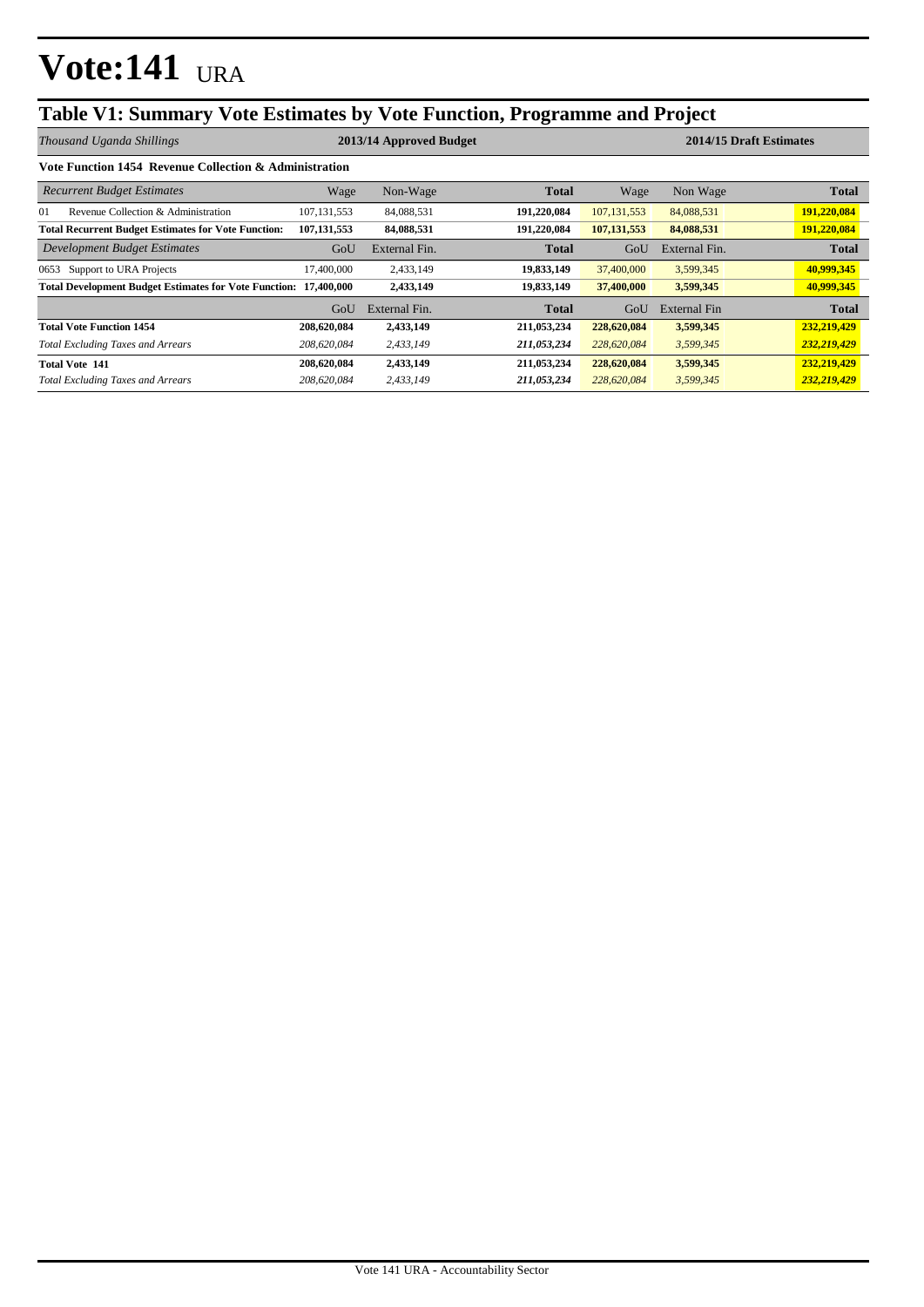## **Table V2: Summary Vote Estimates by Item**

| Thousand Uganda Shillings                                 |                  | 2013/14 Approved Budget |               |                  | 2014/15 Draft Estimates |               |
|-----------------------------------------------------------|------------------|-------------------------|---------------|------------------|-------------------------|---------------|
|                                                           |                  | GoU External Fin.       | <b>Total</b>  |                  | GoU External Fin.       | <b>Total</b>  |
| <b>Employees, Goods and Services (Outputs Provided)</b>   | 191,220,084      | 0                       | 191,220,084   | 191,220,084      | $\boldsymbol{\theta}$   | 191,220,084   |
| 211101 General Staff Salaries                             | $\boldsymbol{0}$ | $\mathbf{0}$            | $\bf{0}$      | 107, 131, 553    | $\mathbf{0}$            | 107, 131, 553 |
| 211102 Contract Staff Salaries (Incl. Casuals, Temporary) | 107, 131, 553    | $\mathbf{0}$            | 107, 131, 553 | $\mathbf{0}$     | $\mathbf{0}$            | $\mathbf{0}$  |
| 211103 Allowances                                         | 6,191,266        | $\mathbf{0}$            | 6,191,266     | 2,890,165        | $\mathbf{0}$            | 2,890,165     |
| 212101 Social Security Contributions                      | 12, 102, 893     | $\mathbf{0}$            | 12,102,893    | 18,561,893       | $\mathbf{0}$            | 18,561,893    |
| 212201 Social Security Contributions                      | 6,459,000        | $\mathbf{0}$            | 6,459,000     | $\mathbf{0}$     | $\mathbf{0}$            | $\mathbf{0}$  |
| 213001 Medical expenses (To employees)                    | 5,337,111        | $\mathbf{0}$            | 5,337,111     | 3,901,600        | $\mathbf{0}$            | 3,901,600     |
| 213002 Incapacity, death benefits and funeral expenses    | 348,202          | $\boldsymbol{0}$        | 348,202       | 348,202          | $\mathbf{0}$            | 348,202       |
| 213004 Gratuity Expenses                                  | 4,475,932        | $\boldsymbol{0}$        | 4,475,932     | 3,397,160        | $\overline{0}$          | 3,397,160     |
| 221001 Advertising and Public Relations                   | 1,984,680        | $\overline{0}$          | 1,984,680     | 1,984,680        | $\overline{0}$          | 1,984,680     |
| 221002 Workshops and Seminars                             | 2,166,546        | $\mathbf{0}$            | 2,166,546     | 1,799,129        | $\mathbf{0}$            | 1,799,129     |
| 221003 Staff Training                                     | 3,889,367        | $\mathbf{0}$            | 3,889,367     | 2,889,367        | $\mathbf{0}$            | 2,889,367     |
| 221004 Recruitment Expenses                               | 130,000          | $\mathbf{0}$            | 130,000       | 130,000          | $\overline{0}$          | 130,000       |
| 221006 Commissions and related charges                    | $\boldsymbol{0}$ | $\Omega$                | 0             | 165,531          | $\overline{0}$          | 165,531       |
| 221007 Books, Periodicals & Newspapers                    | 84,192           | $\Omega$                | 84,192        | 84,192           | $\overline{0}$          | 84,192        |
| 221008 Computer supplies and Information Technology (IT)  | 9,066,821        | $\mathbf{0}$            | 9,066,821     | 8,200,000        | $\mathbf{0}$            | 8,200,000     |
| 221009 Welfare and Entertainment                          | 399,811          | $\mathbf{0}$            | 399,811       | 320,000          | $\mathbf{0}$            | 320,000       |
| 221010 Special Meals and Drinks                           | $\boldsymbol{0}$ | $\boldsymbol{0}$        | $\bf{0}$      | 5,245,373        | $\mathbf{0}$            | 5,245,373     |
| 221011 Printing, Stationery, Photocopying and Binding     | 1,744,735        | $\mathbf{0}$            | 1,744,735     | 1,753,738        | $\overline{0}$          | 1,753,738     |
| 221014 Bank Charges and other Bank related costs          | 118,905          | $\overline{0}$          | 118,905       | 118,905          | $\mathbf{0}$            | 118,905       |
| 221017 Subscriptions                                      | 183,342          | $\mathbf{0}$            | 183,342       | 203,342          | $\mathbf{0}$            | 203,342       |
| 222001 Telecommunications                                 | 570,000          | $\mathbf{0}$            | 570,000       | 570,000          | $\mathbf{0}$            | 570,000       |
| 222002 Postage and Courier                                | 144,000          | $\mathbf{0}$            | 144,000       | 144,000          | $\mathbf{0}$            | 144,000       |
| 222003 Information and communications technology (ICT)    | 6,188,269        | $\mathbf{0}$            | 6,188,269     | 8,901,925        | $\overline{0}$          | 8,901,925     |
| 223001 Property Expenses                                  | $\boldsymbol{0}$ | $\mathbf{0}$            | 0             | 30,000           | $\mathbf{0}$            | 30,000        |
| 223002 Rates                                              | 200,000          | $\mathbf{0}$            | 200,000       | 200,000          | $\mathbf{0}$            | 200,000       |
| 223003 Rent – (Produced Assets) to private entities       | 3,917,080        | $\boldsymbol{0}$        | 3,917,080     | 4,203,424        | $\mathbf{0}$            | 4,203,424     |
| 223004 Guard and Security services                        | 1,064,871        | $\Omega$                | 1,064,871     | 1,399,515        | $\overline{0}$          | 1,399,515     |
| 223005 Electricity                                        | 1,100,000        | $\Omega$                | 1,100,000     | 1,100,000        | $\overline{0}$          | 1,100,000     |
| 223006 Water                                              | 123,000          | $\mathbf{0}$            | 123,000       | 199,420          | $\mathbf{0}$            | 199,420       |
| 224002 General Supply of Goods and Services               | 420,000          | $\mathbf{0}$            | 420,000       | $\mathbf{0}$     | $\mathbf{0}$            | $\bf{0}$      |
| 224004 Cleaning and Sanitation                            | $\boldsymbol{0}$ | $\mathbf{0}$            | 0             | 443,590          | $\mathbf{0}$            | 443,590       |
| 224005 Uniforms, Beddings and Protective Gear             | 0                | $\Omega$                | 0             | 420,000          | $\mathbf{0}$            | 420,000       |
| 225001 Consultancy Services- Short term                   | 172,800          | $\mathbf{0}$            | 172,800       | 292,800          | $\mathbf{0}$            | 292,800       |
| 225003 Taxes on (Professional) Services                   | $\boldsymbol{0}$ | $\mathbf{0}$            | 0             | 299,006          | $\bf{0}$                | 299,006       |
| 226001 Insurances                                         | 2,241,499        | 0                       | 2,241,499     | 2,241,499        | $\overline{0}$          | 2,241,499     |
| 227001 Travel inland                                      | 1,832,326        | $\overline{0}$          | 1,832,326     | 1,839,803        | $\mathbf{0}$            | 1,839,803     |
| 227002 Travel abroad                                      | 1,310,044        | $\mathbf{0}$            | 1,310,044     | 1,251,944        | $\bf{0}$                | 1,251,944     |
| 227003 Carriage, Haulage, Freight and transport hire      | 182,700          | $\Omega$                | 182,700       | 149,700          | $\overline{0}$          | 149,700       |
| 227004 Fuel, Lubricants and Oils                          | 3,882,666        | $\mathbf{0}$            | 3,882,666     | 2,723,846        | $\overline{0}$          | 2,723,846     |
| 228001 Maintenance - Civil                                | 681,494          | $\boldsymbol{0}$        | 681,494       | 553,000          | $\mathbf{0}$            | 553,000       |
| 228002 Maintenance - Vehicles                             | 1,310,639        | $\mathbf{0}$            | 1,310,639     | 1,469,459        | $\mathbf{0}$            | 1,469,459     |
| 228003 Maintenance – Machinery, Equipment & Furniture     | 2,363,706        | $\Omega$                | 2,363,706     | 1,920,116        | $\overline{0}$          | 1,920,116     |
| 228004 Maintenance – Other                                | $\boldsymbol{0}$ | $\mathbf{0}$            | 0             | 191,572          | $\overline{0}$          | 191,572       |
| 273102 Incapacity, death benefits and funeral expenses    | 200,000          | $\mathbf{0}$            | 200,000       | 200,000          | $\overline{0}$          | 200,000       |
| 282091 Tax Account                                        | 1,000,000        | $\boldsymbol{0}$        | 1,000,000     | $\boldsymbol{0}$ | $\overline{0}$          | $\bf{0}$      |
| 282102 Fines and Penalties/ Court wards                   | 500,634          | $\overline{0}$          | 500,634       | 1,350,634        | $\overline{0}$          | 1,350,634     |
| <b>Investment</b> (Capital Purchases)                     | 17,400,000       | 2,433,149               | 19,833,149    | 37,400,000       | 3,599,345               | 40,999,345    |
| 231001 Non Residential buildings (Depreciation)           | 1,600,000        | $\boldsymbol{0}$        | 1,600,000     | 20,000,000       | $\bf{0}$                | 20,000,000    |
| 231004 Transport equipment                                | 4,000,000        | $\boldsymbol{0}$        | 4,000,000     | 3,000,000        | $\mathbf{0}$            | 3,000,000     |
| 231005 Machinery and equipment                            | 2,200,000        | $\mathbf{0}$            | 2,200,000     | 9,444,690        | 3,599,345               | 13,044,035    |
| 231006 Furniture and fittings (Depreciation)              | 500,000          | $\mathbf{0}$            | 500,000       | $\mathbf{0}$     | $\boldsymbol{0}$        |               |
| 281504 Monitoring, Supervision & Appraisal of capital wor | $\boldsymbol{0}$ | $\mathbf{0}$            | 0             | 4,955,310        | $\mathbf{0}$            | 4,955,310     |
| 311101 Land                                               | 1,000,000        | 0                       | 1,000,000     | $\boldsymbol{0}$ | $\bf{0}$                | $\bf{0}$      |
| 312302 Intangible Fixed Assets                            | 8,100,000        | 2,433,149               | 10,533,149    | $\mathbf{0}$     | $\mathbf{0}$            | $\bf{0}$      |
| <b>Grand Total Vote 141</b>                               | 208,620,084      | 2,433,149               | 211,053,234   | 228,620,084      | 3,599,345               | 232,219,429   |
| <b>Total Excluding Taxes and Arrears</b>                  | 208,620,084      | 2,433,149               | 211,053,234   | 228,620,084      | 3,599,345               | 232,219,429   |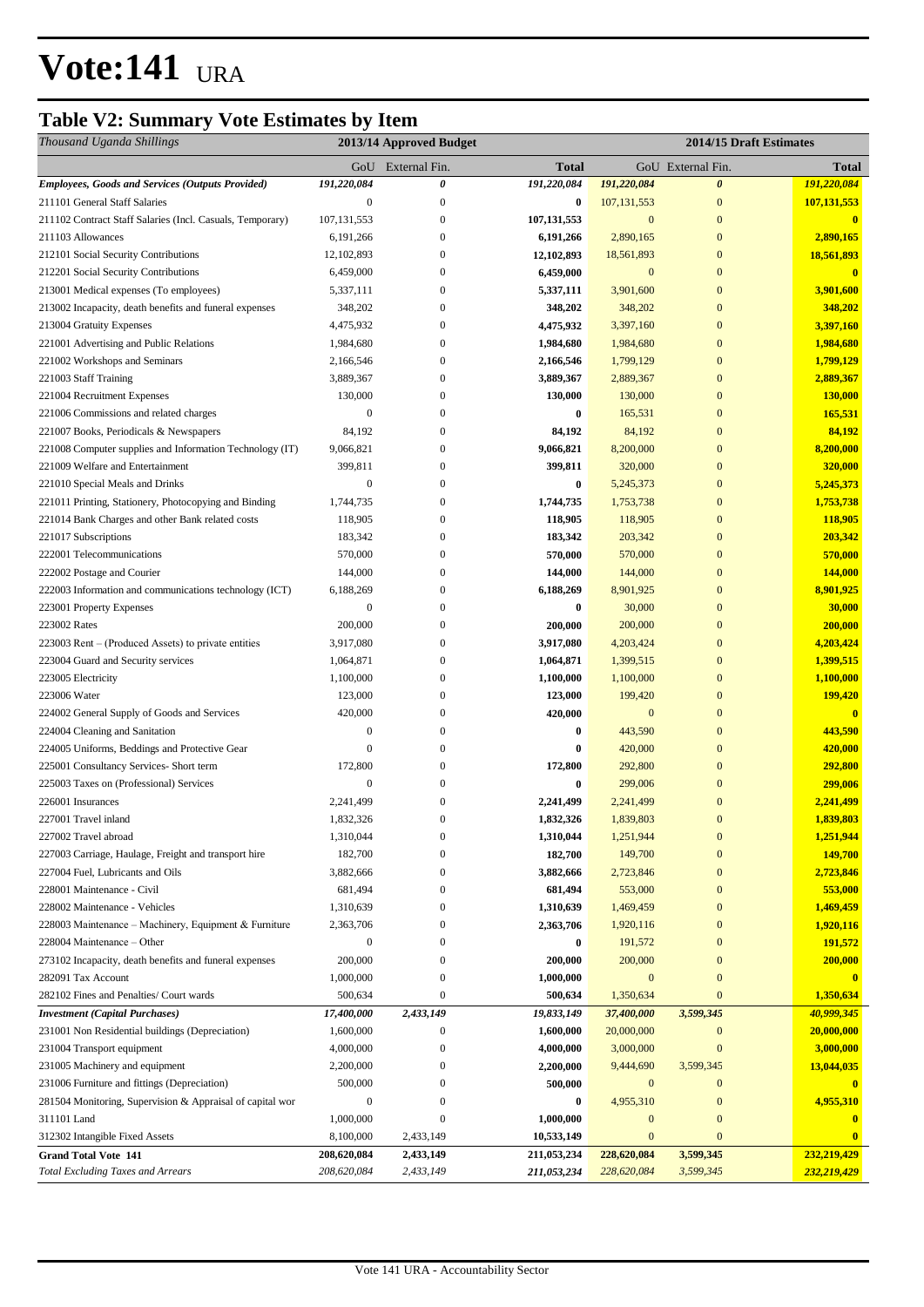## **Table V3: Detailed Estimates by Vote Function, Cost Centre, Output and Item**

### *Vote Function 1454 Revenue Collection & Administration*

#### *Recurrent Budget Estimates*

### **Programme 01 Revenue Collection & Administration**

| Thousand Uganda Shillings                        |                  | 2013/14 Approved Budget |              |                  |                  | 2014/15 Draft Estimates |
|--------------------------------------------------|------------------|-------------------------|--------------|------------------|------------------|-------------------------|
| <b>Outputs Provided</b>                          | Wage             | Non-Wage                | <b>Total</b> | Wage             | Non Wage         | <b>Total</b>            |
| <b>Output:145401 Customs Tax Collection</b>      |                  |                         |              |                  |                  |                         |
| 211101 General Staff Salaries                    | $\boldsymbol{0}$ | $\mathbf{0}$            | 0            | 35,219,453       | $\mathbf{0}$     | 35,219,453              |
| 211102 Contract Staff Salaries (Incl. Casuals, T | 34,701,450       | $\mathbf{0}$            | 34,701,450   | $\boldsymbol{0}$ | $\mathbf{0}$     | $\bf{0}$                |
| 211103 Allowances                                | $\boldsymbol{0}$ | 2,146,700               | 2,146,700    | $\mathbf{0}$     | 979,100          | 979,100                 |
| 212101 Social Security Contributions             | $\boldsymbol{0}$ | 3,635,098               | 3,635,098    | $\boldsymbol{0}$ | 5,748,265        | 5,748,265               |
| 212201 Social Security Contributions             | $\boldsymbol{0}$ | 2,113,167               | 2,113,167    | $\mathbf{0}$     | $\mathbf{0}$     | $\overline{\mathbf{0}}$ |
| 213001 Medical expenses (To employees)           | $\bf{0}$         | 2,035,880               | 2,035,880    | $\boldsymbol{0}$ | 1,167,600        | 1,167,600               |
| 213004 Gratuity Expenses                         | $\boldsymbol{0}$ | 239,521                 | 239,521      | $\mathbf{0}$     | 239,521          | 239,521                 |
| 221001 Advertising and Public Relations          | $\boldsymbol{0}$ | 78,000                  | 78,000       | $\mathbf{0}$     | 78,000           | 78,000                  |
| 221002 Workshops and Seminars                    | $\boldsymbol{0}$ | 195,172                 | 195,172      | $\mathbf{0}$     | 52,360           | 52,360                  |
| 221007 Books, Periodicals & Newspapers           | $\boldsymbol{0}$ | 5,937                   | 5,937        | $\mathbf{0}$     | 5,937            | 5,937                   |
| 221008 Computer supplies and Information Tec     | $\boldsymbol{0}$ | 1,133,120               | 1,133,120    | $\mathbf{0}$     | $\mathbf{0}$     | $\mathbf{0}$            |
| 221009 Welfare and Entertainment                 | $\boldsymbol{0}$ | 5,000                   | 5,000        | $\mathbf{0}$     | 5,000            | 5,000                   |
| 221010 Special Meals and Drinks                  | $\boldsymbol{0}$ | $\mathbf{0}$            | 0            | $\mathbf{0}$     | 1,660,692        | 1,660,692               |
| 221011 Printing, Stationery, Photocopying and    | $\boldsymbol{0}$ | 394,935                 | 394,935      | $\mathbf{0}$     | 394,935          | 394,935                 |
| 221014 Bank Charges and other Bank related c     | $\boldsymbol{0}$ | 25,000                  | 25,000       | $\mathbf{0}$     | 25,000           | 25,000                  |
| 221017 Subscriptions                             | $\boldsymbol{0}$ | 50,000                  | 50,000       | $\mathbf{0}$     | 50,000           | 50,000                  |
| 222003 Information and communications techn      | $\boldsymbol{0}$ | 286,344                 | 286,344      | $\mathbf{0}$     | $\boldsymbol{0}$ | $\mathbf{0}$            |
| 223003 Rent – (Produced Assets) to private enti  | $\boldsymbol{0}$ | $\boldsymbol{0}$        | $\bf{0}$     | $\mathbf{0}$     | 286,344          | 286,344                 |
| 223004 Guard and Security services               | $\bf{0}$         | 181,679                 | 181,679      | $\mathbf{0}$     | 181,679          | 181,679                 |
| 223005 Electricity                               | $\bf{0}$         | 220,000                 | 220,000      | $\mathbf{0}$     | 220,000          | 220,000                 |
| 223006 Water                                     | $\boldsymbol{0}$ | 42,982                  | 42,982       | $\mathbf{0}$     | 57,000           | 57,000                  |
| 224004 Cleaning and Sanitation                   | $\boldsymbol{0}$ | $\boldsymbol{0}$        | 0            | $\mathbf{0}$     | 165,768          | 165,768                 |
| 226001 Insurances                                | $\boldsymbol{0}$ | 688,620                 | 688,620      | $\mathbf{0}$     | 688,620          | 688,620                 |
| 227001 Travel inland                             | $\bf{0}$         | 455,424                 | 455,424      | $\mathbf{0}$     | 455,424          | 455,424                 |
| 227002 Travel abroad                             | $\boldsymbol{0}$ | 277,910                 | 277,910      | $\mathbf{0}$     | 277,910          | 277,910                 |
| 227003 Carriage, Haulage, Freight and transpor   | $\boldsymbol{0}$ | 80,513                  | 80,513       | $\mathbf{0}$     | 80,513           | 80,513                  |
| 227004 Fuel, Lubricants and Oils                 | $\boldsymbol{0}$ | 1,590,895               | 1,590,895    | $\mathbf{0}$     | 910,895          | 910,895                 |
| 228001 Maintenance - Civil                       | $\bf{0}$         | 31,494                  | 31,494       | $\mathbf{0}$     | $\mathbf{0}$     | $\mathbf{0}$            |
| 228002 Maintenance - Vehicles                    | $\boldsymbol{0}$ | 451,725                 | 451,725      | $\mathbf{0}$     | 451,725          | 451,725                 |
| 228003 Maintenance - Machinery, Equipment        | $\boldsymbol{0}$ | 165,768                 | 165,768      | $\mathbf{0}$     | $\mathbf{0}$     | $\mathbf{0}$            |
| 228004 Maintenance – Other                       | $\boldsymbol{0}$ | $\boldsymbol{0}$        | $\bf{0}$     | $\mathbf{0}$     | 31,494           | 31,494                  |
| Total Cost of Output 145401:                     | 34,701,450       | 16,530,884              | 51,232,335   | 35,219,453       | 14,213,783       | 49,433,235              |
| Output:145402 Domestic Tax Collection            |                  |                         |              |                  |                  |                         |
| 211101 General Staff Salaries                    | $\boldsymbol{0}$ | $\boldsymbol{0}$        | $\bf{0}$     | 42,189,685       | $\mathbf{0}$     | 42,189,685              |
| 211102 Contract Staff Salaries (Incl. Casuals, T | 42,707,682       | $\boldsymbol{0}$        | 42,707,682   | $\mathbf{0}$     | $\boldsymbol{0}$ | $\overline{\mathbf{0}}$ |
| 211103 Allowances                                | $\boldsymbol{0}$ | 1,658,375               | 1,658,375    | $\boldsymbol{0}$ | 270,375          | 270,375                 |
| 212101 Social Security Contributions             | $\boldsymbol{0}$ | 4,311,472               | 4,311,472    | $\boldsymbol{0}$ | 6,873,933        | 6,873,933               |
| 212201 Social Security Contributions             | $\boldsymbol{0}$ | 2,562,461               | 2,562,461    | $\boldsymbol{0}$ | $\boldsymbol{0}$ | $\bf{0}$                |
| 213001 Medical expenses (To employees)           | $\boldsymbol{0}$ | 2,090,723               | 2,090,723    | $\boldsymbol{0}$ | 1,379,000        | 1,379,000               |
| 213004 Gratuity Expenses                         | $\boldsymbol{0}$ | 239,521                 | 239,521      | $\boldsymbol{0}$ | 239,521          | 239,521                 |
| 221001 Advertising and Public Relations          | $\boldsymbol{0}$ | 340,680                 | 340,680      | $\boldsymbol{0}$ | 340,680          | 340,680                 |
| 221002 Workshops and Seminars                    | $\boldsymbol{0}$ | 242,017                 | 242,017      | $\boldsymbol{0}$ | 98,750           | 98,750                  |
| 221007 Books, Periodicals & Newspapers           | $\boldsymbol{0}$ | 25,783                  | 25,783       | $\boldsymbol{0}$ | 25,783           | 25,783                  |
| 221008 Computer supplies and Information Tec     | $\boldsymbol{0}$ | 3,000,000               | 3,000,000    | $\boldsymbol{0}$ | 2,700,000        | 2,700,000               |
| 221009 Welfare and Entertainment                 | $\boldsymbol{0}$ | 5,000                   | 5,000        | $\boldsymbol{0}$ | 5,000            | 5,000                   |
| 221010 Special Meals and Drinks                  | $\boldsymbol{0}$ | $\boldsymbol{0}$        | $\bf{0}$     | $\boldsymbol{0}$ | 1,935,967        | 1,935,967               |
| 221011 Printing, Stationery, Photocopying and    | $\boldsymbol{0}$ | 793,649                 | 793,649      | $\boldsymbol{0}$ | 793,649          | 793,649                 |
| 221014 Bank Charges and other Bank related c     | $\boldsymbol{0}$ | 29,700                  | 29,700       | $\boldsymbol{0}$ | 29,700           | 29,700                  |
| 221017 Subscriptions                             | $\boldsymbol{0}$ | 65,342                  | 65,342       | $\boldsymbol{0}$ | 65,342           | 65,342                  |
| 223003 Rent – (Produced Assets) to private enti  | $\boldsymbol{0}$ | 1,596,446               | 1,596,446    | $\boldsymbol{0}$ | 1,596,446        | 1,596,446               |
| 223004 Guard and Security services               | $\boldsymbol{0}$ | 6,872                   | 6,872        | $\boldsymbol{0}$ | 341,516          | 341,516                 |
| 223005 Electricity                               | $\boldsymbol{0}$ | 231,000                 | 231,000      | $\boldsymbol{0}$ | 231,000          | 231,000                 |
|                                                  |                  |                         |              |                  |                  |                         |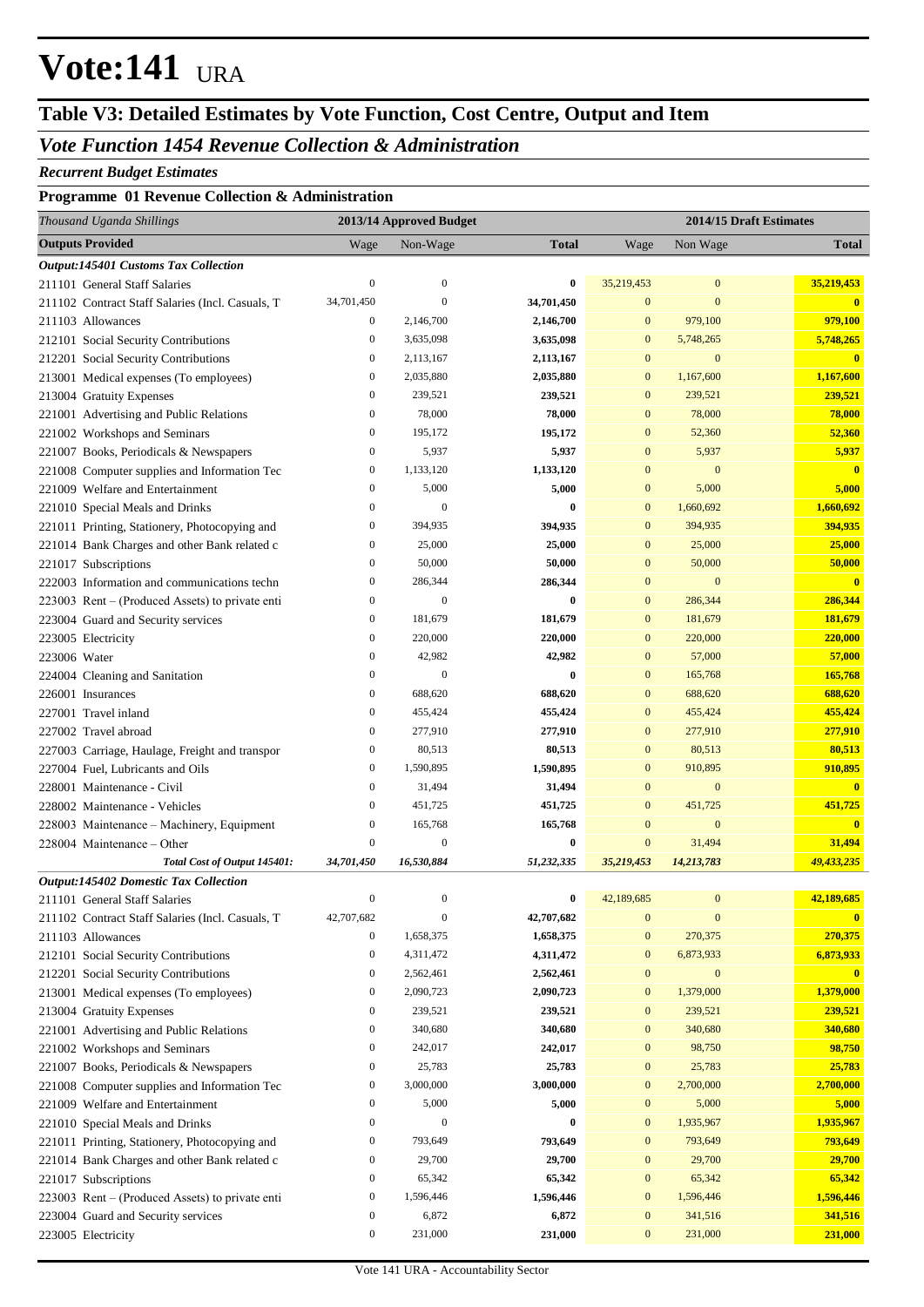## **Table V3: Detailed Estimates by Vote Function, Cost Centre, Output and Item**

### *Vote Function 1454 Revenue Collection & Administration*

**Programme 01 Revenue Collection & Administration**

| Thousand Uganda Shillings                        |                                      | 2013/14 Approved Budget   |                   |                              |                  | 2014/15 Draft Estimates |
|--------------------------------------------------|--------------------------------------|---------------------------|-------------------|------------------------------|------------------|-------------------------|
| <b>Outputs Provided</b>                          | Wage                                 | Non-Wage                  | <b>Total</b>      | Wage                         | Non Wage         | Total                   |
| 223006 Water                                     | $\boldsymbol{0}$                     | 39,961                    | 39,961            | $\mathbf{0}$                 | 62,000           | 62,000                  |
| 224004 Cleaning and Sanitation                   | $\mathbf{0}$                         | $\mathbf{0}$              | 0                 | $\mathbf{0}$                 | 69,000           | 69,000                  |
| 226001 Insurances                                | $\boldsymbol{0}$                     | 800,944                   | 800,944           | $\boldsymbol{0}$             | 800,944          | 800,944                 |
| 227001 Travel inland                             | $\boldsymbol{0}$                     | 433,724                   | 433,724           | $\mathbf{0}$                 | 433,724          | 433,724                 |
| 227002 Travel abroad                             | $\boldsymbol{0}$                     | 115,166                   | 115,166           | $\mathbf{0}$                 | 115,166          | 115,166                 |
| 227003 Carriage, Haulage, Freight and transpor   | $\boldsymbol{0}$                     | 33,000                    | 33,000            | $\mathbf{0}$                 | $\mathbf{0}$     | $\mathbf{0}$            |
| 227004 Fuel, Lubricants and Oils                 | $\boldsymbol{0}$                     | 900,263                   | 900,263           | $\mathbf{0}$                 | 700,263          | 700,263                 |
| 228001 Maintenance - Civil                       | $\mathbf{0}$                         | $\mathbf{0}$              | 0                 | $\mathbf{0}$                 | 33,000           | 33,000                  |
| 228002 Maintenance - Vehicles                    | $\boldsymbol{0}$                     | 322,607                   | 322,607           | $\mathbf{0}$                 | 322,607          | 322,607                 |
| 228003 Maintenance - Machinery, Equipment        | $\boldsymbol{0}$                     | 69,000                    | 69,000            | $\mathbf{0}$                 | $\mathbf{0}$     | $\mathbf{0}$            |
| 228004 Maintenance – Other                       | $\mathbf{0}$                         | $\mathbf{0}$              | 0                 | $\mathbf{0}$                 | 9,000            | 9,000                   |
| Total Cost of Output 145402:                     | 42,707,682                           | 19,913,707                | 62,621,389        | 42,189,685                   | 19,472,366       | 61,662,052              |
| Output:145403 Tax Investigations                 |                                      |                           |                   |                              |                  |                         |
| 211101 General Staff Salaries                    | $\mathbf{0}$                         | $\boldsymbol{0}$          | 0                 | 3,672,653                    | $\boldsymbol{0}$ | 3,672,653               |
| 211102 Contract Staff Salaries (Incl. Casuals, T | 3,672,653                            | $\mathbf{0}$              | 3,672,653         | $\bf{0}$                     | $\mathbf{0}$     | $\mathbf{0}$            |
| 211103 Allowances                                | $\boldsymbol{0}$                     | 115,666                   | 115,666           | $\mathbf{0}$                 | 13,666           | 13,666                  |
| 212101 Social Security Contributions             | $\boldsymbol{0}$                     | 382,756                   | 382,756           | $\mathbf{0}$                 | 603,115          | 603,115                 |
| 212201 Social Security Contributions             | $\boldsymbol{0}$                     | 220,359                   | 220,359           | $\mathbf{0}$                 | $\mathbf{0}$     | $\mathbf{0}$            |
| 213001 Medical expenses (To employees)           | $\boldsymbol{0}$                     | 127,400                   | 127,400           | $\mathbf{0}$                 | 98,000           | 98,000                  |
| 213004 Gratuity Expenses                         | $\boldsymbol{0}$                     | 148,553                   | 148,553           | $\mathbf{0}$                 | 148,553          | 148,553                 |
| 221001 Advertising and Public Relations          | $\boldsymbol{0}$                     | 12,300                    | 12,300            | $\mathbf{0}$                 | 12,300           | 12,300                  |
| 221002 Workshops and Seminars                    | $\boldsymbol{0}$                     | 40,505                    | 40,505            | $\mathbf{0}$                 | 31,000           | 31,000                  |
| 221007 Books, Periodicals & Newspapers           | $\boldsymbol{0}$                     | 4,500                     | 4,500             | $\mathbf{0}$                 | 4,500            | 4,500                   |
| 221009 Welfare and Entertainment                 | $\boldsymbol{0}$                     | 5,000                     | 5,000             | $\mathbf{0}$                 | 5,000            | 5,000                   |
| 221010 Special Meals and Drinks                  | $\boldsymbol{0}$                     | $\mathbf{0}$              | 0                 | $\mathbf{0}$                 | 136,905          | 136,905                 |
| 221011 Printing, Stationery, Photocopying and    | $\boldsymbol{0}$                     | 32,200                    | 32,200            | $\mathbf{0}$                 | 32,200           | 32,200                  |
| 221014 Bank Charges and other Bank related c     | $\boldsymbol{0}$                     | 2,000                     | 2,000             | $\mathbf{0}$                 | 2,000            | 2,000                   |
| 223003 Rent – (Produced Assets) to private enti  | $\boldsymbol{0}$                     | 427,758                   | 427,758           | $\mathbf{0}$                 | 427,758          | 427,758                 |
| 223005 Electricity                               | $\boldsymbol{0}$<br>$\boldsymbol{0}$ | 22,000                    | 22,000            | $\mathbf{0}$<br>$\mathbf{0}$ | 22,000           | 22,000                  |
| 223006 Water                                     | $\boldsymbol{0}$                     | 3,658<br>$\boldsymbol{0}$ | 3,658<br>0        | $\mathbf{0}$                 | 7,500<br>3,263   | 7,500                   |
| 224004 Cleaning and Sanitation                   | $\boldsymbol{0}$                     | 72,356                    |                   | $\mathbf{0}$                 | 72,356           | 3,263<br>72,356         |
| 226001 Insurances<br>227001 Travel inland        | $\boldsymbol{0}$                     | 158,500                   | 72,356<br>158,500 | $\mathbf{0}$                 | 158,500          | 158,500                 |
| 227002 Travel abroad                             | $\boldsymbol{0}$                     | 54,148                    | 54,148            | $\mathbf{0}$                 | 54,148           | 54,148                  |
| 227003 Carriage, Haulage, Freight and transpor   | $\overline{0}$                       | 6,813                     | 6,813             | $\mathbf{0}$                 | 6,813            | 6,813                   |
| 227004 Fuel, Lubricants and Oils                 | $\boldsymbol{0}$                     | 116,347                   | 116,347           | $\mathbf{0}$                 | 116,347          | 116,347                 |
| 228002 Maintenance - Vehicles                    | $\boldsymbol{0}$                     | 44,270                    | 44,270            | $\mathbf{0}$                 | 44,270           | 44,270                  |
| 228003 Maintenance - Machinery, Equipment        | $\boldsymbol{0}$                     | 583,263                   | 583,263           | $\mathbf{0}$                 | 580,000          | 580,000                 |
| 228004 Maintenance – Other                       | $\boldsymbol{0}$                     | $\boldsymbol{0}$          | 0                 | $\boldsymbol{0}$             | 4,000            | 4,000                   |
| Total Cost of Output 145403:                     | 3,672,653                            | 2,580,353                 | 6,253,005         | 3,672,653                    | 2,584,194        | 6,256,848               |
| Output:145404 Internal Audit and Compliance      |                                      |                           |                   |                              |                  |                         |
| 211101 General Staff Salaries                    | $\boldsymbol{0}$                     | $\boldsymbol{0}$          | 0                 | 3,329,874                    | $\boldsymbol{0}$ | 3,329,874               |
| 211102 Contract Staff Salaries (Incl. Casuals, T | 3,329,873                            | $\boldsymbol{0}$          | 3,329,873         | $\boldsymbol{0}$             | $\boldsymbol{0}$ | $\mathbf{0}$            |
| 211103 Allowances                                | $\boldsymbol{0}$                     | 97,705                    | 97,705            | $\boldsymbol{0}$             | 21,405           | 21,405                  |
| 212101 Social Security Contributions             | $\boldsymbol{0}$                     | 345,785                   | 345,785           | $\boldsymbol{0}$             | 546,578          | 546,578                 |
| 212201 Social Security Contributions             | $\boldsymbol{0}$                     | 199,792                   | 199,792           | $\boldsymbol{0}$             | $\boldsymbol{0}$ | $\mathbf{0}$            |
| 213001 Medical expenses (To employees)           | $\boldsymbol{0}$                     | 82,200                    | 82,200            | $\boldsymbol{0}$             | 84,000           | 84,000                  |
| 213004 Gratuity Expenses                         | $\boldsymbol{0}$                     | 122,841                   | 122,841           | $\boldsymbol{0}$             | 122,841          | 122,841                 |
| 221001 Advertising and Public Relations          | $\boldsymbol{0}$                     | 29,100                    | 29,100            | $\boldsymbol{0}$             | 29,100           | 29,100                  |
| 221002 Workshops and Seminars                    | $\boldsymbol{0}$                     | 261,835                   | 261,835           | $\boldsymbol{0}$             | 255,642          | 255,642                 |
| 221007 Books, Periodicals & Newspapers           | $\boldsymbol{0}$                     | 6,000                     | 6,000             | $\boldsymbol{0}$             | 6,000            | 6,000                   |
| 221009 Welfare and Entertainment                 | $\boldsymbol{0}$                     | 5,000                     | 5,000             | $\boldsymbol{0}$             | 5,000            | 5,000                   |
| 221010 Special Meals and Drinks                  | $\boldsymbol{0}$                     | $\boldsymbol{0}$          | 0                 | $\boldsymbol{0}$             | 115,393          | 115,393                 |
| 221011 Printing, Stationery, Photocopying and    | $\boldsymbol{0}$                     | 30,361                    | 30,361            | $\boldsymbol{0}$             | 30,361           | 30,361                  |
| 221014 Bank Charges and other Bank related c     | $\boldsymbol{0}$                     | 1,800                     | 1,800             | $\boldsymbol{0}$             | 1,800            | 1,800                   |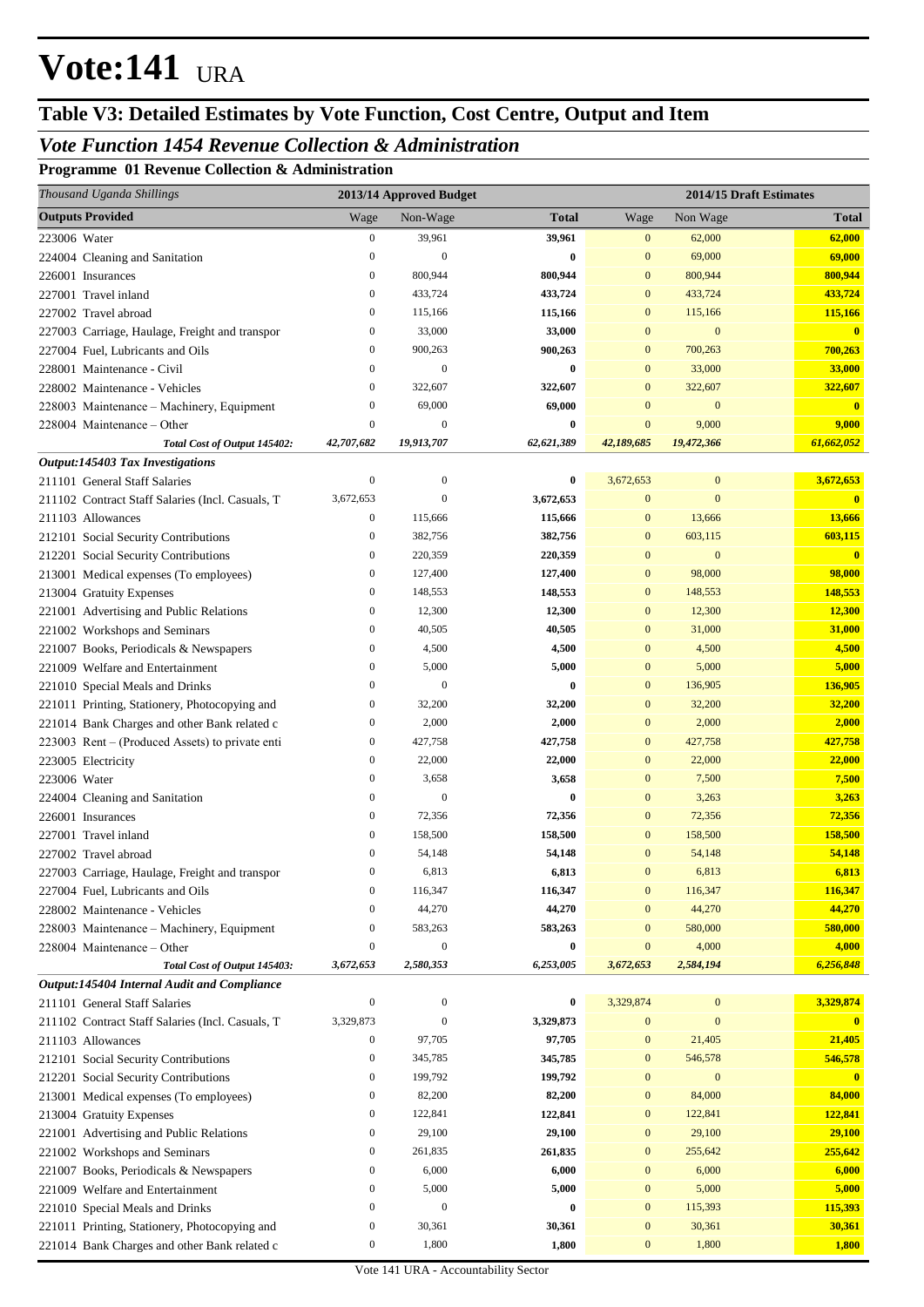## **Table V3: Detailed Estimates by Vote Function, Cost Centre, Output and Item**

#### *Vote Function 1454 Revenue Collection & Administration*

**Programme 01 Revenue Collection & Administration**

| Thousand Uganda Shillings                                                      |                                      | 2013/14 Approved Budget |                      |                              |                           | 2014/15 Draft Estimates   |
|--------------------------------------------------------------------------------|--------------------------------------|-------------------------|----------------------|------------------------------|---------------------------|---------------------------|
| <b>Outputs Provided</b>                                                        | Wage                                 | Non-Wage                | <b>Total</b>         | Wage                         | Non Wage                  | <b>Total</b>              |
| 221017 Subscriptions                                                           | $\boldsymbol{0}$                     | $\boldsymbol{0}$        | $\bf{0}$             | $\boldsymbol{0}$             | 20,000                    | 20,000                    |
| 223006 Water                                                                   | $\mathbf{0}$                         | 2,673                   | 2,673                | $\mathbf{0}$                 | 27,000                    | 27,000                    |
| 224004 Cleaning and Sanitation                                                 | $\mathbf{0}$                         | $\mathbf{0}$            | 0                    | $\mathbf{0}$                 | 739                       | 739                       |
| 225001 Consultancy Services- Short term                                        | $\boldsymbol{0}$                     | 70,000                  | 70,000               | $\mathbf{0}$                 | 70,000                    | 70,000                    |
| 226001 Insurances                                                              | $\mathbf{0}$                         | 64,748                  | 64,748               | $\mathbf{0}$                 | 64,748                    | 64,748                    |
| 227001 Travel inland                                                           | $\boldsymbol{0}$                     | 76,584                  | 76,584               | $\mathbf{0}$                 | 76,584                    | 76,584                    |
| 227002 Travel abroad                                                           | $\mathbf{0}$                         | 52,249                  | 52,249               | $\mathbf{0}$                 | 73,249                    | 73,249                    |
| 227003 Carriage, Haulage, Freight and transpor                                 | $\boldsymbol{0}$                     | 1,110                   | 1,110                | $\mathbf{0}$                 | 1,110                     | 1,110                     |
| 227004 Fuel, Lubricants and Oils                                               | $\boldsymbol{0}$                     | 352,651                 | 352,651              | $\mathbf{0}$                 | 132,651                   | 132,651                   |
| 228002 Maintenance - Vehicles                                                  | $\mathbf{0}$                         | 44,531                  | 44,531               | $\mathbf{0}$                 | 44,531                    | 44,531                    |
| 228003 Maintenance - Machinery, Equipment                                      | $\mathbf{0}$                         | 739                     | 739                  | $\Omega$                     | $\mathbf{0}$              | $\overline{\mathbf{0}}$   |
| 228004 Maintenance – Other                                                     | $\mathbf{0}$                         | $\mathbf{0}$            | 0                    | $\mathbf{0}$                 | 2,300                     | 2,300                     |
| Total Cost of Output 145404:                                                   | 3,329,873                            | 1,847,705               | 5,177,578            | 3,329,874                    | 1,731,032                 | 5,060,906                 |
| Output:145405 URA Legal and Administrative Support Services                    |                                      |                         |                      |                              |                           |                           |
| 211101 General Staff Salaries                                                  | $\mathbf{0}$                         | $\mathbf{0}$            | 0                    | 16,710,129                   | $\mathbf{0}$              | 16,710,129                |
| 211102 Contract Staff Salaries (Incl. Casuals, T                               | 16,710,135                           | $\boldsymbol{0}$        | 16,710,135           | $\mathbf{0}$                 | $\mathbf{0}$              | $\mathbf{0}$              |
| 211103 Allowances                                                              | $\boldsymbol{0}$                     | 1,994,618               | 1,994,618            | $\mathbf{0}$                 | 1,572,317                 | 1,572,317                 |
| 212101 Social Security Contributions                                           | $\boldsymbol{0}$<br>$\boldsymbol{0}$ | 2,794,829<br>1,002,635  | 2,794,829            | $\mathbf{0}$<br>$\mathbf{0}$ | 3,796,464<br>$\mathbf{0}$ | 3,796,464<br>$\mathbf{0}$ |
| 212201 Social Security Contributions<br>213001 Medical expenses (To employees) | $\boldsymbol{0}$                     | 817,098                 | 1,002,635<br>817,098 | $\mathbf{0}$                 | 1,031,600                 | 1,031,600                 |
|                                                                                | $\boldsymbol{0}$                     | 348,202                 | 348,202              | $\mathbf{0}$                 | 348,202                   | 348,202                   |
| 213002 Incapacity, death benefits and funeral e<br>213004 Gratuity Expenses    | $\boldsymbol{0}$                     | 3,428,489               | 3,428,489            | $\mathbf{0}$                 | 2,349,716                 | 2,349,716                 |
| 221001 Advertising and Public Relations                                        | $\boldsymbol{0}$                     | 506,600                 | 506,600              | $\mathbf{0}$                 | 506,600                   | 506,600                   |
| 221002 Workshops and Seminars                                                  | $\mathbf{0}$                         | 229,287                 | 229,287              | $\mathbf{0}$                 | 173,000                   | 173,000                   |
| 221003 Staff Training                                                          | $\mathbf{0}$                         | 3,800,000               | 3,800,000            | $\mathbf{0}$                 | 2,800,000                 | 2,800,000                 |
| 221004 Recruitment Expenses                                                    | $\boldsymbol{0}$                     | 130,000                 | 130,000              | $\mathbf{0}$                 | 130,000                   | 130,000                   |
| 221006 Commissions and related charges                                         | $\mathbf{0}$                         | $\boldsymbol{0}$        | 0                    | $\mathbf{0}$                 | 165,531                   | 165,531                   |
| 221007 Books, Periodicals & Newspapers                                         | $\boldsymbol{0}$                     | 34,972                  | 34,972               | $\mathbf{0}$                 | 34,972                    | 34,972                    |
| 221008 Computer supplies and Information Tec                                   | $\boldsymbol{0}$                     | 4,933,701               | 4,933,701            | $\mathbf{0}$                 | 5,500,000                 | 5,500,000                 |
| 221009 Welfare and Entertainment                                               | $\boldsymbol{0}$                     | 339,811                 | 339,811              | $\mathbf{0}$                 | 260,000                   | 260,000                   |
| 221010 Special Meals and Drinks                                                | $\boldsymbol{0}$                     | $\mathbf{0}$            | 0                    | $\mathbf{0}$                 | 1,203,867                 | 1,203,867                 |
| 221011 Printing, Stationery, Photocopying and                                  | $\boldsymbol{0}$                     | 459,742                 | 459,742              | $\mathbf{0}$                 | 459,742                   | 459,742                   |
| 221014 Bank Charges and other Bank related c                                   | $\boldsymbol{0}$                     | 57,044                  | 57,044               | $\mathbf{0}$                 | 57,044                    | 57,044                    |
| 221017 Subscriptions                                                           | $\boldsymbol{0}$                     | 23,000                  | 23,000               | $\mathbf{0}$                 | 23,000                    | 23,000                    |
| 222001 Telecommunications                                                      | $\boldsymbol{0}$                     | 570,000                 | 570,000              | $\bf{0}$                     | 570,000                   | 570,000                   |
| 222002 Postage and Courier                                                     | 0                                    | 144,000                 | 144,000              | $\boldsymbol{0}$             | 144,000                   | 144,000                   |
| 222003 Information and communications techn                                    | $\boldsymbol{0}$                     | 5,901,925               | 5,901,925            | $\mathbf{0}$                 | 8,901,925                 | 8,901,925                 |
| 223001 Property Expenses                                                       | $\boldsymbol{0}$                     | $\boldsymbol{0}$        | 0                    | $\boldsymbol{0}$             | 30,000                    | 30,000                    |
| 223002 Rates                                                                   | $\boldsymbol{0}$                     | 200,000                 | 200,000              | $\mathbf{0}$                 | 200,000                   | 200,000                   |
| 223003 Rent – (Produced Assets) to private enti                                | $\boldsymbol{0}$                     | 1,892,876               | 1,892,876            | $\boldsymbol{0}$             | 1,892,876                 | 1,892,876                 |
| 223004 Guard and Security services                                             | $\boldsymbol{0}$                     | 876,320                 | 876,320              | $\mathbf{0}$                 | 876,320                   | 876,320                   |
| 223005 Electricity                                                             | $\boldsymbol{0}$                     | 627,000                 | 627,000              | $\mathbf{0}$                 | 627,000                   | 627,000                   |
| 223006 Water                                                                   | $\boldsymbol{0}$                     | 31,955                  | 31,955               | $\mathbf{0}$                 | 42,920                    | 42,920                    |
| 224004 Cleaning and Sanitation                                                 | $\boldsymbol{0}$                     | $\boldsymbol{0}$        | 0                    | $\boldsymbol{0}$             | 203,761                   | 203,761                   |
| 225001 Consultancy Services- Short term                                        | $\boldsymbol{0}$                     | 102,800                 | 102,800              | $\mathbf{0}$                 | 222,800                   | 222,800                   |
| 226001 Insurances                                                              | $\boldsymbol{0}$                     | 507,418                 | 507,418              | $\mathbf{0}$                 | 507,418                   | 507,418                   |
| 227001 Travel inland                                                           | $\boldsymbol{0}$                     | 665,095                 | 665,095              | $\mathbf{0}$                 | 605,095                   | 605,095                   |
| 227002 Travel abroad                                                           | $\boldsymbol{0}$                     | 258,784                 | 258,784              | $\mathbf{0}$                 | 258,784                   | 258,784                   |
| 227003 Carriage, Haulage, Freight and transpor                                 | $\boldsymbol{0}$                     | 61,264                  | 61,264               | $\boldsymbol{0}$             | 61,264                    | 61,264                    |
| 227004 Fuel, Lubricants and Oils                                               | $\boldsymbol{0}$                     | 737,584                 | 737,584              | $\boldsymbol{0}$             | 678,764                   | 678,764                   |
| 228001 Maintenance - Civil                                                     | $\boldsymbol{0}$                     | 650,000                 | 650,000              | $\boldsymbol{0}$             | 520,000                   | 520,000                   |
| 228002 Maintenance - Vehicles                                                  | $\boldsymbol{0}$                     | 335,181                 | 335,181              | $\boldsymbol{0}$             | 494,001                   | 494,001                   |
| 228003 Maintenance - Machinery, Equipment                                      | $\boldsymbol{0}$                     | 1,543,877               | 1,543,877            | $\boldsymbol{0}$             | 1,340,116                 | 1,340,116                 |
| 228004 Maintenance – Other                                                     | $\boldsymbol{0}$                     | $\boldsymbol{0}$        | 0                    | $\boldsymbol{0}$             | 141,278                   | 141,278                   |
| 273102 Incapacity, death benefits and funeral e                                | $\boldsymbol{0}$                     | 200,000                 | 200,000              | $\mathbf{0}$                 | 200,000                   | 200,000                   |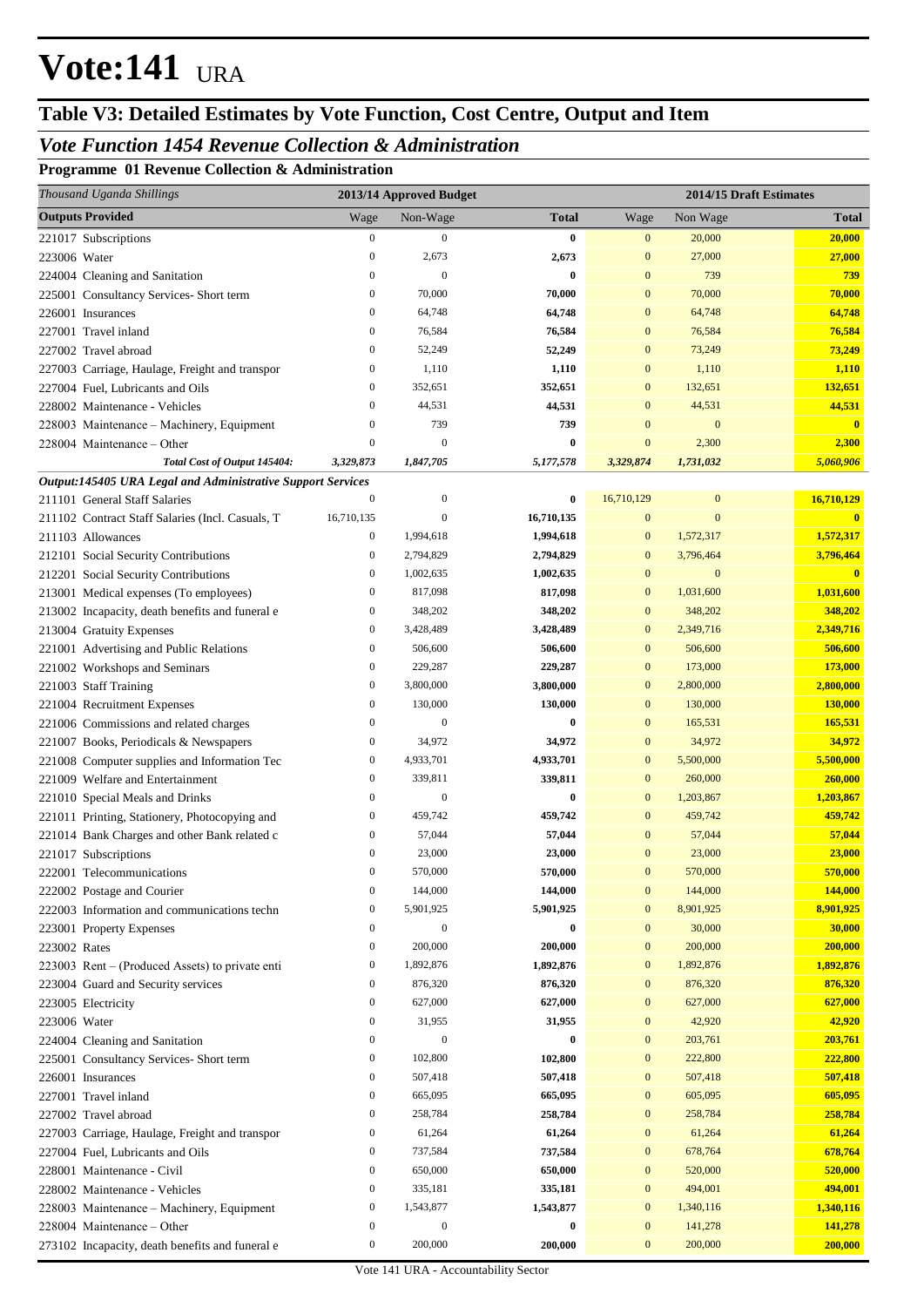## **Table V3: Detailed Estimates by Vote Function, Cost Centre, Output and Item**

### *Vote Function 1454 Revenue Collection & Administration*

**Programme 01 Revenue Collection & Administration**

| Thousand Uganda Shillings                                      |                  | 2013/14 Approved Budget |             |                  |                | 2014/15 Draft Estimates |
|----------------------------------------------------------------|------------------|-------------------------|-------------|------------------|----------------|-------------------------|
| <b>Outputs Provided</b>                                        | Wage             | Non-Wage                | Total       | Wage             | Non Wage       | <b>Total</b>            |
| 282102 Fines and Penalties/ Court wards                        | $\boldsymbol{0}$ | 500,634                 | 500,634     | $\boldsymbol{0}$ | 1,350,634      | 1,350,634               |
| Total Cost of Output 145405:                                   | 16,710,135       | 36,706,741              | 53,416,876  | 16,710,129       | 40,281,012     | 56,991,141              |
| Output:145406 Public Awareness and Tax Education/Modernization |                  |                         |             |                  |                |                         |
| 211101 General Staff Salaries                                  | $\mathbf{0}$     | $\boldsymbol{0}$        | $\bf{0}$    | 6,009,760        | $\mathbf{0}$   | 6,009,760               |
| 211102 Contract Staff Salaries (Incl. Casuals, T               | 6,009,759        | $\overline{0}$          | 6,009,759   | $\Omega$         | $\overline{0}$ | $\mathbf{0}$            |
| 211103 Allowances                                              | $\mathbf{0}$     | 178,202                 | 178,202     | $\mathbf{0}$     | 33,302         | 33,302                  |
| 212101 Social Security Contributions                           | $\mathbf{0}$     | 632,952                 | 632,952     | $\mathbf{0}$     | 993,538        | 993,538                 |
| 212201 Social Security Contributions                           | $\mathbf{0}$     | 360,586                 | 360,586     | $\mathbf{0}$     | $\mathbf{0}$   | $\overline{\mathbf{0}}$ |
| 213001 Medical expenses (To employees)                         | $\overline{0}$   | 183,810                 | 183,810     | $\overline{0}$   | 141,400        | 141,400                 |
| 213004 Gratuity Expenses                                       | $\mathbf{0}$     | 297,007                 | 297,007     | $\overline{0}$   | 297,007        | 297,007                 |
| 221001 Advertising and Public Relations                        | $\mathbf{0}$     | 1,018,000               | 1,018,000   | $\mathbf{0}$     | 1,018,000      | 1,018,000               |
| 221002 Workshops and Seminars                                  | $\mathbf{0}$     | 1,197,729               | 1,197,729   | $\mathbf{0}$     | 1,188,377      | 1,188,377               |
| 221003 Staff Training                                          | $\overline{0}$   | 89,367                  | 89,367      | $\mathbf{0}$     | 89,367         | 89,367                  |
| 221007 Books, Periodicals & Newspapers                         | $\mathbf{0}$     | 7,000                   | 7,000       | $\mathbf{0}$     | 7,000          | 7,000                   |
| 221009 Welfare and Entertainment                               | $\boldsymbol{0}$ | 40,000                  | 40,000      | $\mathbf{0}$     | 40,000         | 40,000                  |
| 221010 Special Meals and Drinks                                | $\mathbf{0}$     | $\overline{0}$          | $\bf{0}$    | $\overline{0}$   | 192,549        | 192,549                 |
| 221011 Printing, Stationery, Photocopying and                  | $\mathbf{0}$     | 33,847                  | 33,847      | $\mathbf{0}$     | 42,850         | 42,850                  |
| 221014 Bank Charges and other Bank related c                   | $\boldsymbol{0}$ | 3,360                   | 3,360       | $\mathbf{0}$     | 3,360          | 3,360                   |
| 221017 Subscriptions                                           | $\overline{0}$   | 45,000                  | 45,000      | $\overline{0}$   | 45,000         | 45,000                  |
| 223006 Water                                                   | $\mathbf{0}$     | 1,772                   | 1,772       | $\overline{0}$   | 3,000          | 3,000                   |
| 224002 General Supply of Goods and Services                    | $\mathbf{0}$     | 420,000                 | 420,000     | $\mathbf{0}$     | $\overline{0}$ | $\mathbf{0}$            |
| 224004 Cleaning and Sanitation                                 | $\overline{0}$   | $\theta$                | $\bf{0}$    | $\overline{0}$   | 1,060          | 1,060                   |
| 224005 Uniforms, Beddings and Protective Gea                   | $\mathbf{0}$     | $\mathbf{0}$            | 0           | $\mathbf{0}$     | 420,000        | 420,000                 |
| 225003 Taxes on (Professional) Services                        | $\mathbf{0}$     | $\theta$                | $\bf{0}$    | $\mathbf{0}$     | 299,006        | 299,006                 |
| 226001 Insurances                                              | $\overline{0}$   | 107,413                 | 107,413     | $\mathbf{0}$     | 107,413        | 107,413                 |
| 227001 Travel inland                                           | $\overline{0}$   | 43,000                  | 43,000      | $\overline{0}$   | 110,478        | 110,478                 |
| 227002 Travel abroad                                           | $\mathbf{0}$     | 551,787                 | 551,787     | $\overline{0}$   | 472,687        | 472,687                 |
| 227004 Fuel, Lubricants and Oils                               | $\mathbf{0}$     | 184,926                 | 184,926     | $\mathbf{0}$     | 184,926        | 184,926                 |
| 228002 Maintenance - Vehicles                                  | $\mathbf{0}$     | 112,326                 | 112,326     | $\mathbf{0}$     | 112,326        | 112,326                 |
| 228003 Maintenance – Machinery, Equipment                      | $\mathbf{0}$     | 1,060                   | 1,060       | $\mathbf{0}$     | $\mathbf{0}$   | $\mathbf{0}$            |
| 228004 Maintenance – Other                                     | $\overline{0}$   | $\mathbf{0}$            | $\bf{0}$    | $\mathbf{0}$     | 3,500          | 3,500                   |
| 282091 Tax Account                                             | $\mathbf{0}$     | 1,000,000               | 1,000,000   | $\overline{0}$   | $\mathbf{0}$   | $\overline{0}$          |
| Total Cost of Output 145406:                                   | 6,009,759        | 6,509,142               | 12,518,901  | 6,009,760        | 5,806,143      | 11,815,903              |
| <b>Total Cost of Outputs Provided</b>                          | 107, 131, 553    | 84,088,531              | 191,220,084 | 107, 131, 553    | 84,088,531     | 191,220,084             |
| <b>Total Programme 01</b>                                      | 107, 131, 553    | 84,088,531              | 191,220,084 | 107,131,553      | 84,088,531     | 191,220,084             |
| <b>Total Excluding Arrears</b>                                 | 107, 131, 553    | 84,088,531              | 191,220,084 | 107,131,553      | 84,088,531     | 191,220,084             |

#### *Development Budget Estimates*

#### **Project 0653 Support to URA Projects**

| Thousand Uganda Shillings                                              |              | 2013/14 Approved Budget |              |                       |                       | 2014/15 Draft Estimates |
|------------------------------------------------------------------------|--------------|-------------------------|--------------|-----------------------|-----------------------|-------------------------|
| <b>Capital Purchases</b>                                               | GoU          | External Fin.           | <b>Total</b> | GoU                   | External Fin.         | <b>Total</b>            |
| Output:145471 Acquisition of Land by Government                        |              |                         |              |                       |                       |                         |
| 311101 Land                                                            | 1,000,000    | $\Omega$                | 1,000,000    | $\Omega$              | $\mathbf{0}$          | $\mathbf{0}$            |
| Total Cost of Output 145471:                                           | 1,000,000    | 0                       | 1,000,000    | $\boldsymbol{\theta}$ | $\boldsymbol{\theta}$ | $\boldsymbol{\theta}$   |
| Output:145472 Government Buildings and Administrative Infrastructure   |              |                         |              |                       |                       |                         |
| 231001 Non Residential buildings (Depreciatio                          | 1,600,000    | $\mathbf{0}$            | 1,600,000    | 20,000,000            | $\mathbf{0}$          | 20,000,000              |
| Total Cost of Output 145472:                                           | 1,600,000    | 0                       | 1,600,000    | 20,000,000            | $\boldsymbol{\theta}$ | 20,000,000              |
| Output:145475 Purchase of Motor Vehicles and Other Transport Equipment |              |                         |              |                       |                       |                         |
| 231004 Transport equipment                                             | 4,000,000    | $\Omega$                | 4,000,000    | 3,000,000             | $\mathbf{0}$          | 3,000,000               |
| Total Cost of Output 145475:                                           | 4,000,000    | 0                       | 4,000,000    | 3,000,000             | $\boldsymbol{\theta}$ | 3,000,000               |
| Output:145476 Purchase of Office and ICT Equipment, including Software |              |                         |              |                       |                       |                         |
| 231005 Machinery and equipment                                         | 2,200,000    | $\Omega$                | 2,200,000    | $\mathbf{0}$          | $\mathbf{0}$          | $\mathbf{0}$            |
| Total Cost of Output 145476:                                           | 2,200,000    | 0                       | 2,200,000    | $\boldsymbol{\theta}$ | $\boldsymbol{\theta}$ | $\boldsymbol{\theta}$   |
| Output:145477 Purchase of Specialised Machinery & Equipment            |              |                         |              |                       |                       |                         |
| 231005 Machinery and equipment                                         | $\mathbf{0}$ | $\theta$                | $\bf{0}$     | 9,444,690             | 3,599,345             | 13,044,035              |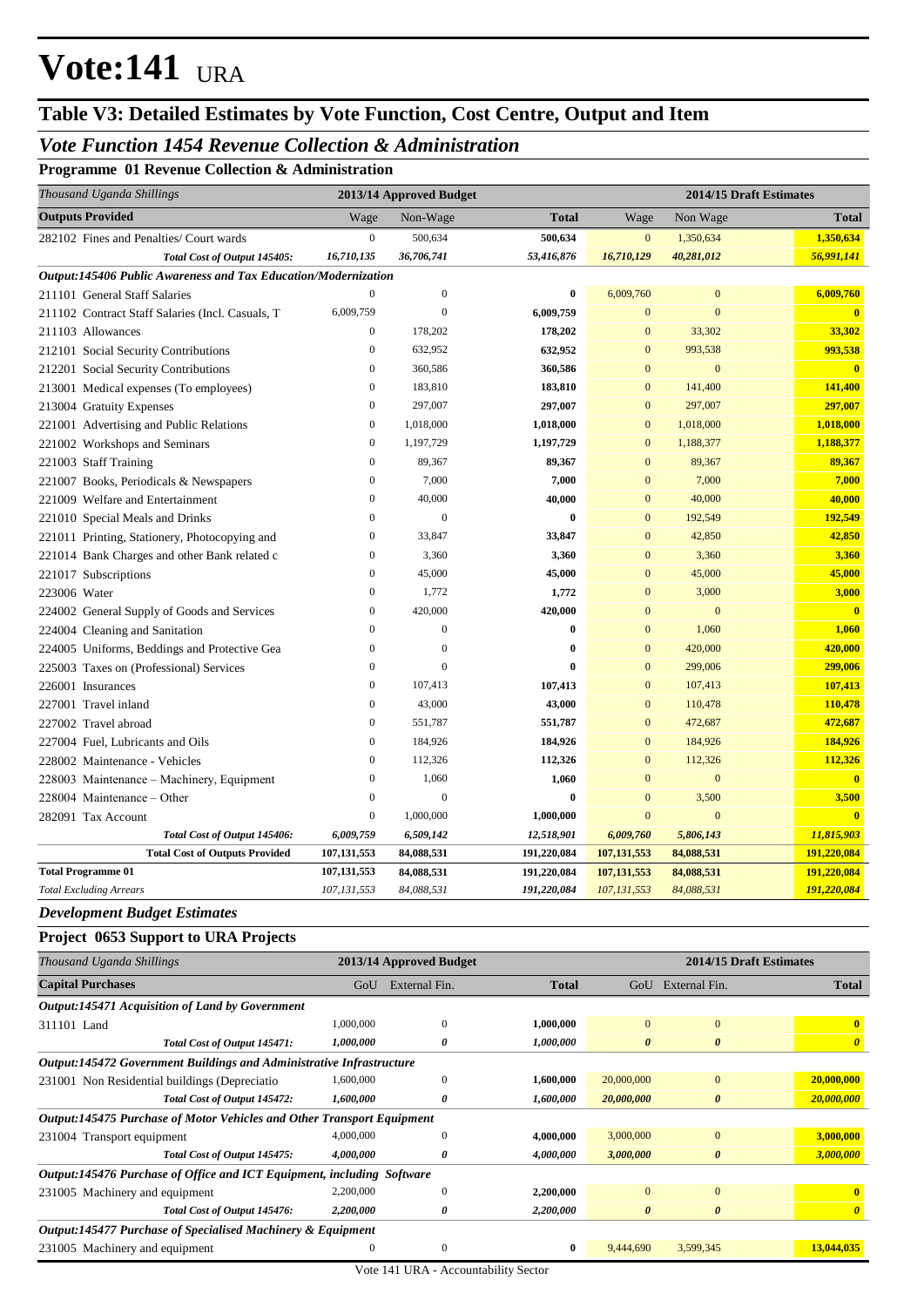## **Table V3: Detailed Estimates by Vote Function, Cost Centre, Output and Item**

### *Vote Function 1454 Revenue Collection & Administration*

### **Project 0653 Support to URA Projects**

| Thousand Uganda Shillings                                               |              | 2013/14 Approved Budget |              |                       | 2014/15 Draft Estimates |                       |
|-------------------------------------------------------------------------|--------------|-------------------------|--------------|-----------------------|-------------------------|-----------------------|
| <b>Capital Purchases</b>                                                | GoU          | External Fin.           | <b>Total</b> | GoU                   | External Fin.           | <b>Total</b>          |
| Total Cost of Output 145477:                                            | 0            | 0                       | 0            | 9,444,690             | 3,599,345               | 13,044,035            |
| Output:145478 Purchase of Office and Residential Furniture and Fittings |              |                         |              |                       |                         |                       |
| 231006 Furniture and fittings (Depreciation)                            | 500,000      | $\theta$                | 500,000      | $\mathbf{0}$          | $\overline{0}$          | $\mathbf{0}$          |
| Total Cost of Output 145478:                                            | 500,000      | 0                       | 500,000      | $\boldsymbol{\theta}$ | 0                       | $\boldsymbol{\theta}$ |
| <b>Output:145479 Acquisition of Other Capital Assets</b>                |              |                         |              |                       |                         |                       |
| 281504 Monitoring, Supervision & Appraisal o                            | $\mathbf{0}$ | $\theta$                | 0            | 4,955,310             | $\overline{0}$          | 4,955,310             |
| 312302 Intangible Fixed Assets                                          | 8,100,000    | 2,433,149               | 10,533,149   | $\Omega$              | $\overline{0}$          |                       |
| Total Cost of Output 145479:                                            | 8,100,000    | 2,433,149               | 10,533,149   | 4,955,310             | 0                       | 4,955,310             |
| <b>Total Cost of Capital Purchases</b>                                  | 17,400,000   | 2,433,149               | 19,833,149   | 37,400,000            | 3,599,345               | 40,999,345            |
| <b>Total Project 0653</b>                                               | 17,400,000   | 2,433,149               | 19,833,149   | 37,400,000            | 3,599,345               | 40,999,345            |
| <b>Total Excluding Taxes and Arrears</b>                                | 17,400,000   | 2,433,149               | 19,833,149   | 37,400,000            | 3,599,345               | 40,999,345            |
| Thousand Uganda Shillings                                               |              | 2013/14 Approved Budget |              |                       | 2014/15 Draft Estimates |                       |
|                                                                         |              | GoU External Fin.       | <b>Total</b> |                       | GoU External Fin.       | <b>Total</b>          |
| <b>Total Vote Function 54</b>                                           | 208,620,084  | 2,433,149               | 211,053,234  | 228,620,084           | 3,599,34                | 232,219,429           |
| <b>Total Excluding Taxes and Arrears</b>                                | 208,620,084  | 2,433,149               | 211,053,234  | 228,620,084           | 3,599,34                | 232,219,429           |
| <b>Grand Total Vote 141</b>                                             | 208,620,084  | 2,433,149               | 211,053,234  | 228,620,084           | 3,599,34                | 232,219,429           |
| <b>Total Excluding Taxes and Arrears</b>                                | 208,620,084  | 2,433,149               | 211,053,234  | 228,620,084           | 3,599,34                | 232,219,429           |